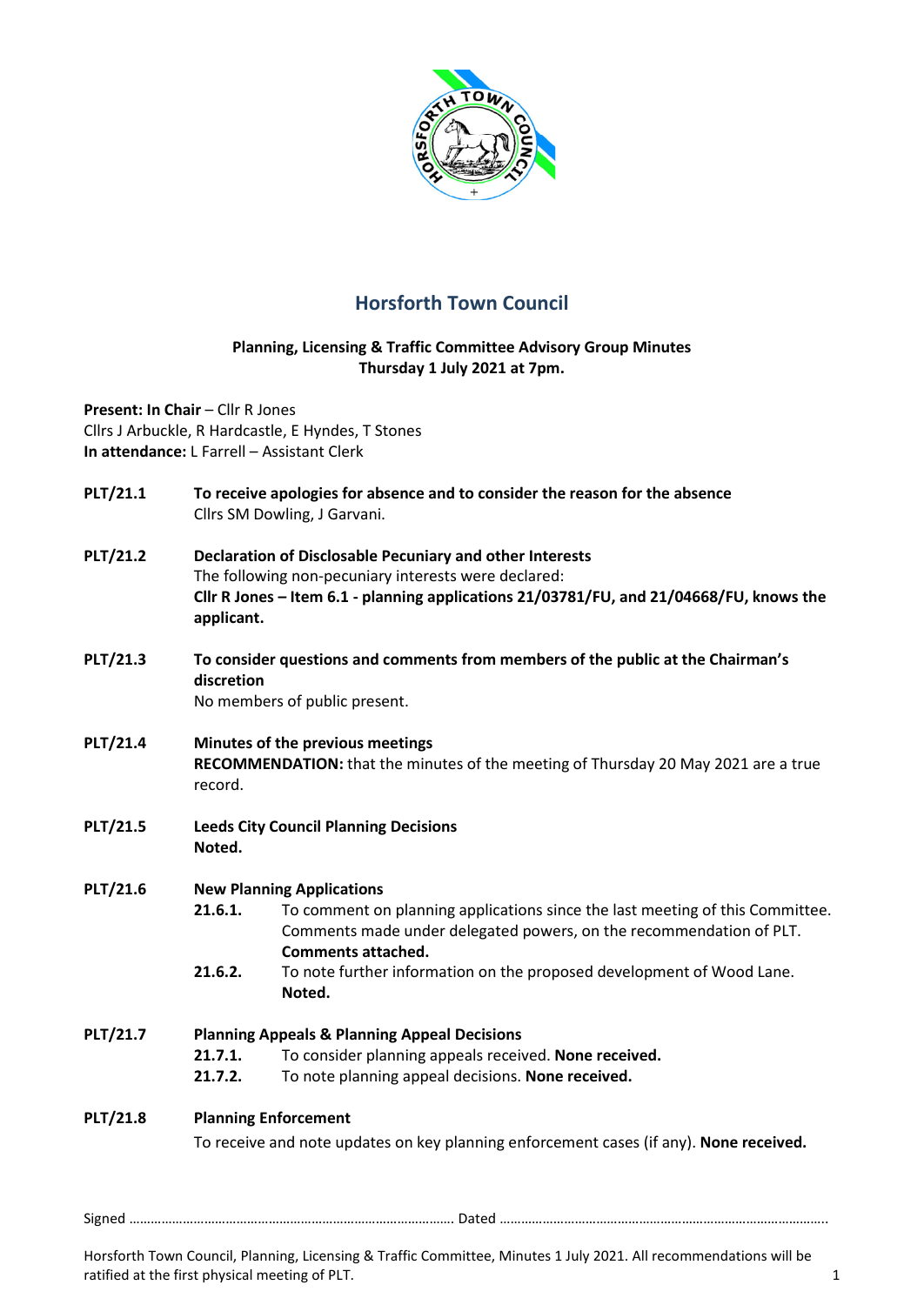## **PLT/21.9 Licensing Applications**

#### **21.9.1. To consider applications received since the last meeting (if any).**

Committee have concerns regarding the application PREM/04736/001 - to distribute alcoholic beverages from a domestic setting. **RECOMMENDATION:** The office to contact the licensing officer for more

information and to raise the concerns specified by PLT.

**ACTION:** The office to contact Mr Martyn Musson, officer for the application.

**21.9.2. To note information and update regarding the licensing hearing, 23 June, on the Low Lane Londis application.**  Cllr R Jones updated PLT as to the postponement of the hearing until the final week of July 2021.

## **PLT/21.10 Traffic**

## **21.10.1. To consider new traffic complaints and updates (if any).**

Parking Permits Query from resident.

Committee **noted** the concerns of the resident but recognised that as this is solely the remit of Leeds City Council, there is no action that they can take. ACTION: The office to reply to the resident regarding the discussion by Committee.

## **21.10.2. Speed indicator device (SID) update** (if any updates available). **None available.**

#### **21.10.3. Relocation of SID.**

**RECOMMENDATION:** Committee agreed to the cost of moving the SID to a new location. The SID will initially face Station Road on the brow of the hill before it dips towards the Vauxhall Centre.

**ACTION:** The office to ask Cllr J Garvani to locate an appropriate lamppost and supply the ID.

**ACTION:** Once the ID is received, the office to order the relocation of the SID.

- **PLT/21.11 Kirkstall Forge.** To receive and note updates (if any). **None received.**
- **PLT/21.12 Woodside Quarries Development.** To receive and note updates (if any). **None received.**

**PLT/21.13 Horsforth Campus Development.** To receive and note updates (if any). Members **noted** the update regarding current ownership. The contractor is currently trying to find the contact person in Leeds City College to ensure an update is given to residents and the Town Council.

#### **PLT/21.14 Leeds Bradford Airport (LBA)**

- **21.14.1.** To receive and note updates from the Leeds Bradford Airport Consultative Committee (if any) Minutes of meeting 9 June 2021. **Noted.** 
	-
- **21.14.2.** To note information regarding the airport terminal car park. **Noted.**

#### **PLT/21.15 Report from Local Residents Associations.** To receive and note updates. **None received.**

Signed ………………………………………………………………………………. Dated ………………………………………………………………………………..

Horsforth Town Council, Planning, Licensing & Traffic Committee, Minutes 1 July 2021. All recommendations will be ratified at the first physical meeting of PLT. 2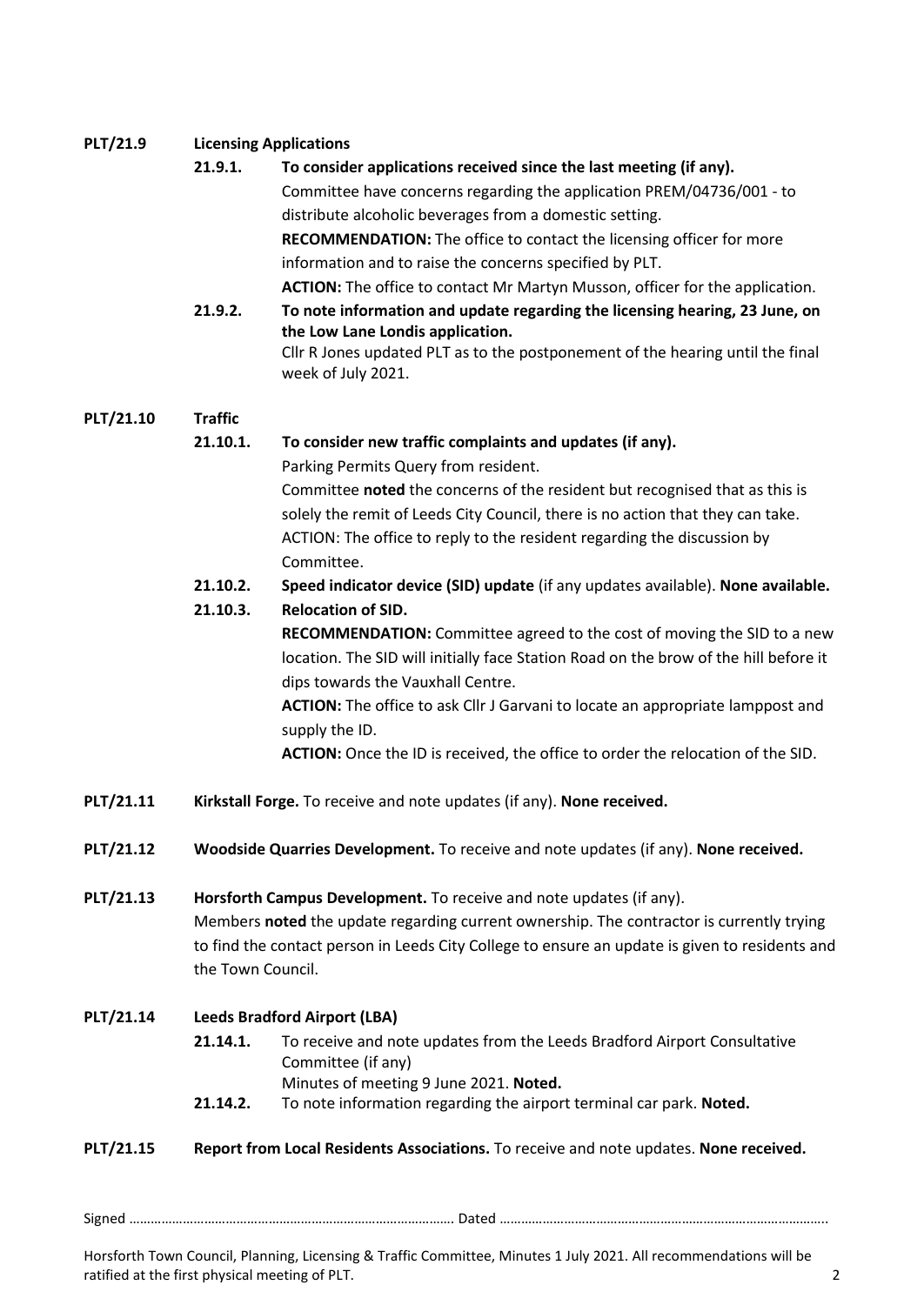- **PLT/21.16 Leeds City Council Core Strategy and Site Allocation Plan.**  To consider and receive updates (if any). **None received.**
- **PLT/21.17 Matters for information None**.
- **PLT/21.18 Items for future agenda**  Londis licensing application.
- **PLT/21.19 Date of the next meeting**  The date of the next meeting is 22 July 2021. Deadline for agenda items 9 July 2021. **Noted.**

The meeting closed at 8.00 PM

*Distribution: Cllrs J Arbuckle, R Capitano, SM Dowling, J Garvani, C Glover, R Hardcastle, E Hyndes, R Jones, T Stones* 

Signed ………………………………………………………………………………. Dated ………………………………………………………………………………..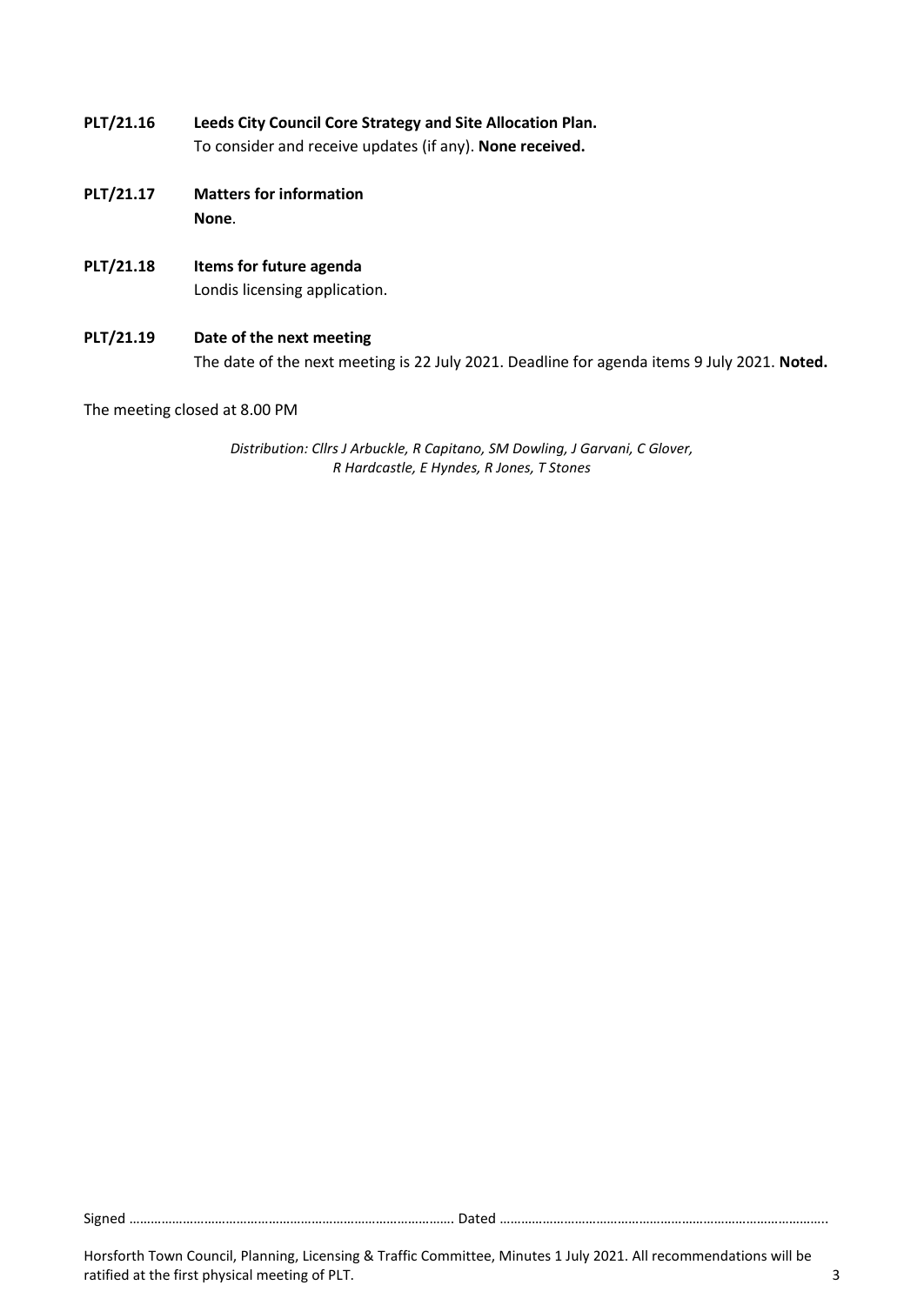| <b>Application</b><br>No. | <b>Address/Location</b>                              | <b>Details</b>                                                                                                                                                                                                                                                                                          | <b>Comments</b>                                                                          |
|---------------------------|------------------------------------------------------|---------------------------------------------------------------------------------------------------------------------------------------------------------------------------------------------------------------------------------------------------------------------------------------------------------|------------------------------------------------------------------------------------------|
| 21/03054/FU               | 223 Hall Lane Horsforth<br>Leeds LS18 5EG            | Timber decking with stairs to<br>rear                                                                                                                                                                                                                                                                   | Horsforth Town<br>Council neither<br>supports nor objects<br>to this application.        |
| 21/03553/FU               | 20A Bridge Wood Close<br>Horsforth Leeds LS18<br>5TR | Part three storey and single<br>storey front, side and rear<br>extension incorporating<br>balcony to front, terrace area<br>with steps to rear, new<br>external steps to front and side<br>and alterations to two garages<br>and storage area at lower<br>ground floor level to form<br>habitable rooms | Horsforth Town<br>Council neither<br>supports nor objects<br>to this application.        |
| 21/03556/FU               | 15 Brownberrie Avenue<br>Horsforth Leeds LS18<br>5PW | Two storey side extension; two<br>storey rear extension                                                                                                                                                                                                                                                 | Horsforth Town<br>Council neither<br>supports nor objects<br>to this application.        |
| 21/03565/FU               | 55 Long Row Horsforth<br>Leeds LS18 5AP              | Conversion of cellar/basement;<br>replacement windows and rear<br>door; addition of glass light<br>well to side elevation                                                                                                                                                                               | Horsforth Town<br>Council defer to the<br>planning officers for<br>this application.     |
| 21/03566/LI               | 55 Long Row Horsforth<br>Leeds LS18 5AP              | Listed Building Application for<br>conversion of cellar/basement;<br>replacement windows and rear<br>door; addition of glass light<br>well to side elevation                                                                                                                                            | Horsforth Town<br>Council defer to the<br>planning officers for<br>this application.     |
| 21/03578/FU               | Ivy Nook Layton Road<br>Rawdon Leeds LS18 5EU        | Alterations including new<br>canopies to front and rear<br>doors; new window to first<br>floor side elevation; first floor<br>extension to rear with<br>rooflights                                                                                                                                      | Horsforth Town<br>Council neither<br>supports nor objects<br>to this application.        |
| 21/03619/FU               | 17 Burley Lane<br><b>Horsforth Leeds LS18</b><br>4NR | Part two storey and part single<br>storey extension to rear                                                                                                                                                                                                                                             | <b>Horsforth Town</b><br>Council neither<br>supports nor objects<br>to this application. |
| 21/03640/FU               | 3 Argyll Close Horsforth<br>Leeds LS18 5SP           | Dormer window to the side,<br>roof alterations and balcony on<br>existing flat roof to the rear.                                                                                                                                                                                                        | <b>Horsforth Town</b><br>Council neither<br>supports nor objects<br>to this application. |

Signed ………………………………………………………………………………. Dated ………………………………………………………………………………..

Horsforth Town Council, Planning, Licensing & Traffic Committee, Minutes 1 July 2021. All recommendations will be ratified at the first physical meeting of PLT. 4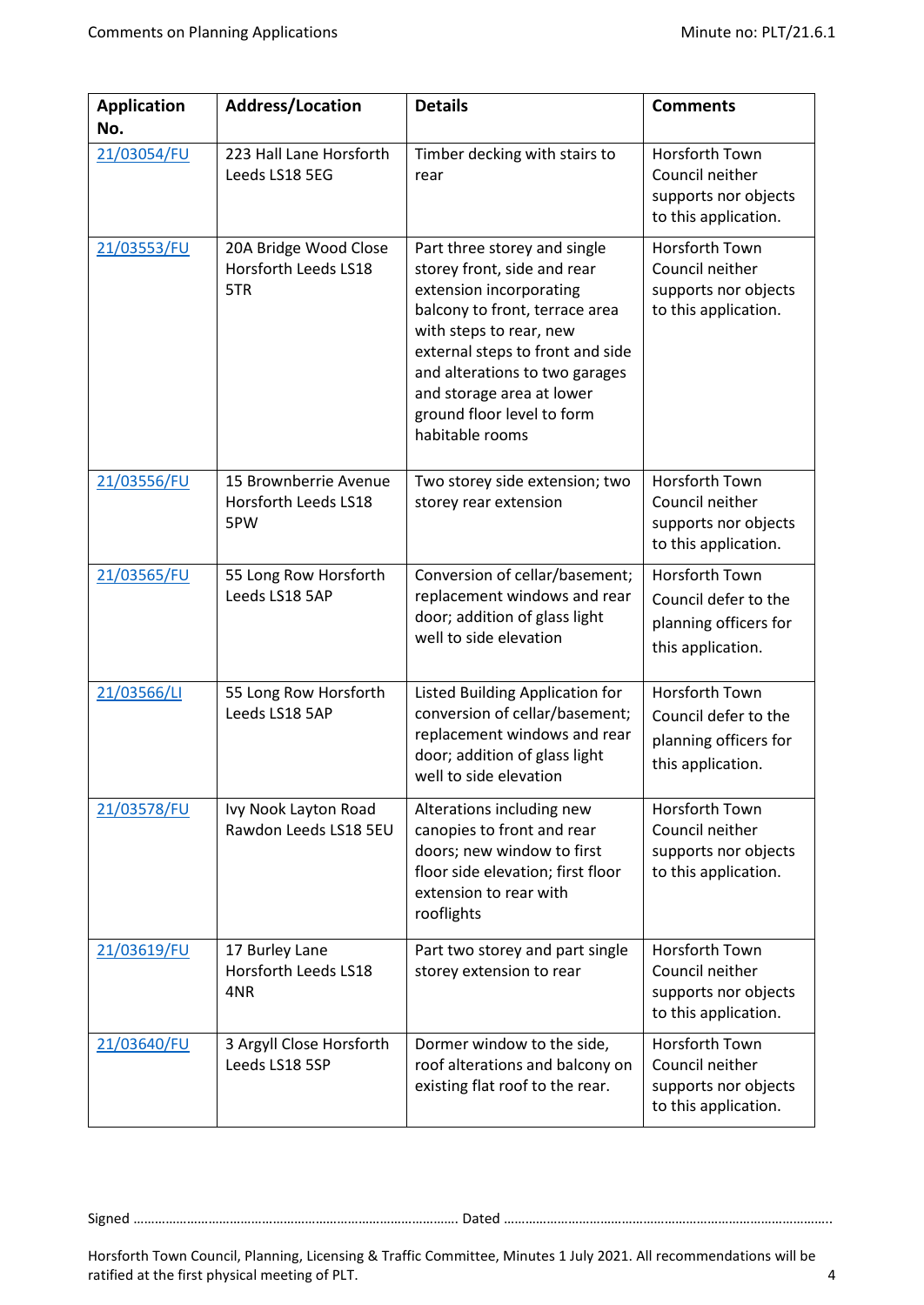| 21/03751/FU | 8 Greenbanks Drive<br>Horsforth Leeds LS18<br>5BH             | Alterations including single<br>storey extension to rear with<br>rooflight; conversion of part<br>garage to habitable room            | Horsforth Town<br>Council neither<br>supports nor objects<br>to this application.        |
|-------------|---------------------------------------------------------------|---------------------------------------------------------------------------------------------------------------------------------------|------------------------------------------------------------------------------------------|
| 21/03781/FU | 41 St James Terrace<br>Horsforth Leeds LS18<br>5QT            | Single storey front, side and<br>rear extension                                                                                       | Horsforth Town<br>Council neither<br>supports nor objects<br>to this application.        |
| 21/03833/FU | <b>KFC Broadway Horsforth</b><br>Leeds LS18 4DX               | New entrance door, new drive<br>thru window, new cladding and<br>shop front respray                                                   | <b>Horsforth Town</b><br>Council neither<br>supports nor objects<br>to this application. |
| 21/03947/FU | Horsforth School Lee<br>Lane East Horsforth<br>Leeds LS18 5RF | Installation of a single storey<br>modular building to be used as<br>additional classroom<br>accommodation for a period of<br>5 years | Horsforth Town<br>Council neither<br>supports nor objects<br>to this application.        |
| 21/04032/FU | 69 Victoria Gardens<br>Horsforth Leeds LS18<br>4PJ            | Part single storey, part two<br>storey rear extension; dormer<br>window to rear                                                       | <b>Horsforth Town</b><br>Council neither<br>supports nor objects<br>to this application. |
| 21/04112/FU | 49 St Margarets Road<br>Horsforth Leeds LS18<br>5BG           | Single Storey Extensions to<br><b>Front and Rear</b>                                                                                  | Horsforth Town<br>Council neither<br>supports nor objects<br>to this application.        |
| 21/04201/FU | 32 Brownberrie Drive<br>Horsforth Leeds LS18<br>5PP           | Single storey side/rear<br>extension; raised patio to rear                                                                            | <b>Horsforth Town</b><br>Council neither<br>supports nor objects<br>to this application. |
| 21/04272/FU | 5 Craggwood Close<br>Horsforth Leeds LS18<br>4RL              | Alterations including single<br>storey extension to rear with<br>rooflights                                                           | Horsforth Town<br>Council neither<br>supports nor objects<br>to this application.        |
| 21/04391/FU | 15 Beech Avenue<br>Horsforth Leeds LS18<br>4PA                | Single storey rear extension                                                                                                          | Horsforth Town<br>Council neither<br>supports nor objects<br>to this application.        |
| 21/04629/FU | 28 Regent Avenue<br>Horsforth Leeds LS18<br>4NJ               | Three storey and single storey<br>side/rear extension; canopy<br>over front entrance                                                  | Horsforth Town<br>Council neither<br>supports nor objects<br>to this application.        |
| 21/04668/FU | 2 St James Terrace<br>Horsforth Leeds LS18<br>5QT             | Increasing roof height to front<br>elevation and front extension;<br>alterations to existing doors<br>and fenestration                | Horsforth Town<br>Council neither<br>supports nor objects<br>to this application.        |

Signed ………………………………………………………………………………. Dated ………………………………………………………………………………..

Horsforth Town Council, Planning, Licensing & Traffic Committee, Minutes 1 July 2021. All recommendations will be ratified at the first physical meeting of PLT. The state of the state of the state of the state of the state of the state of the state of the state of the state of the state of the state of the state of the state of the st